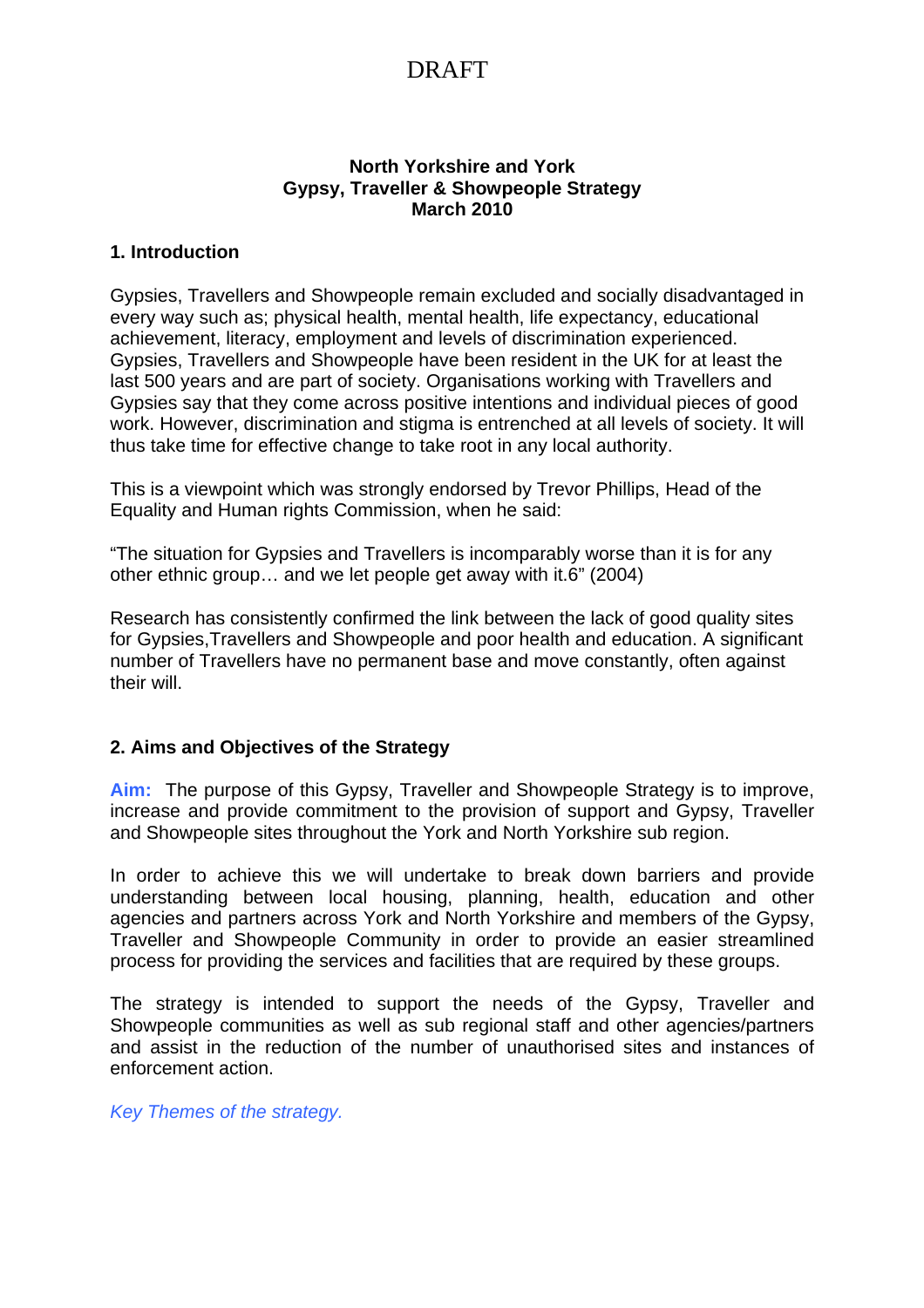In order to make the process clear,the aims and objectives have been placed across key themes reflecting the broad issues that face Gypsies, Travellers and Showpeople.

These are:

- $\triangleleft$  Housing and planning including those who are homeless, living in housing or on permanent sites and transit sites whilst travelling
- $\div$  Health and Social Care inequalities access to services
- $\div$  Education and further education and training
- Universal services including Police, Fire & Rescue services, Voluntary & Community sector services and Council services such as refuse, street lighting, pathways etc
- $\div$  Communication and consultation the rights of Travellers and Engagement with Travellers to seek their views



These are set out in the Action Plan. These themes reflect the fact that the needs of the Travelling Community go beyond the issue of site provision. Site provision however remains the essential foundation on which to build and move forward with the establishment of the Wider Forum in the other areas*.*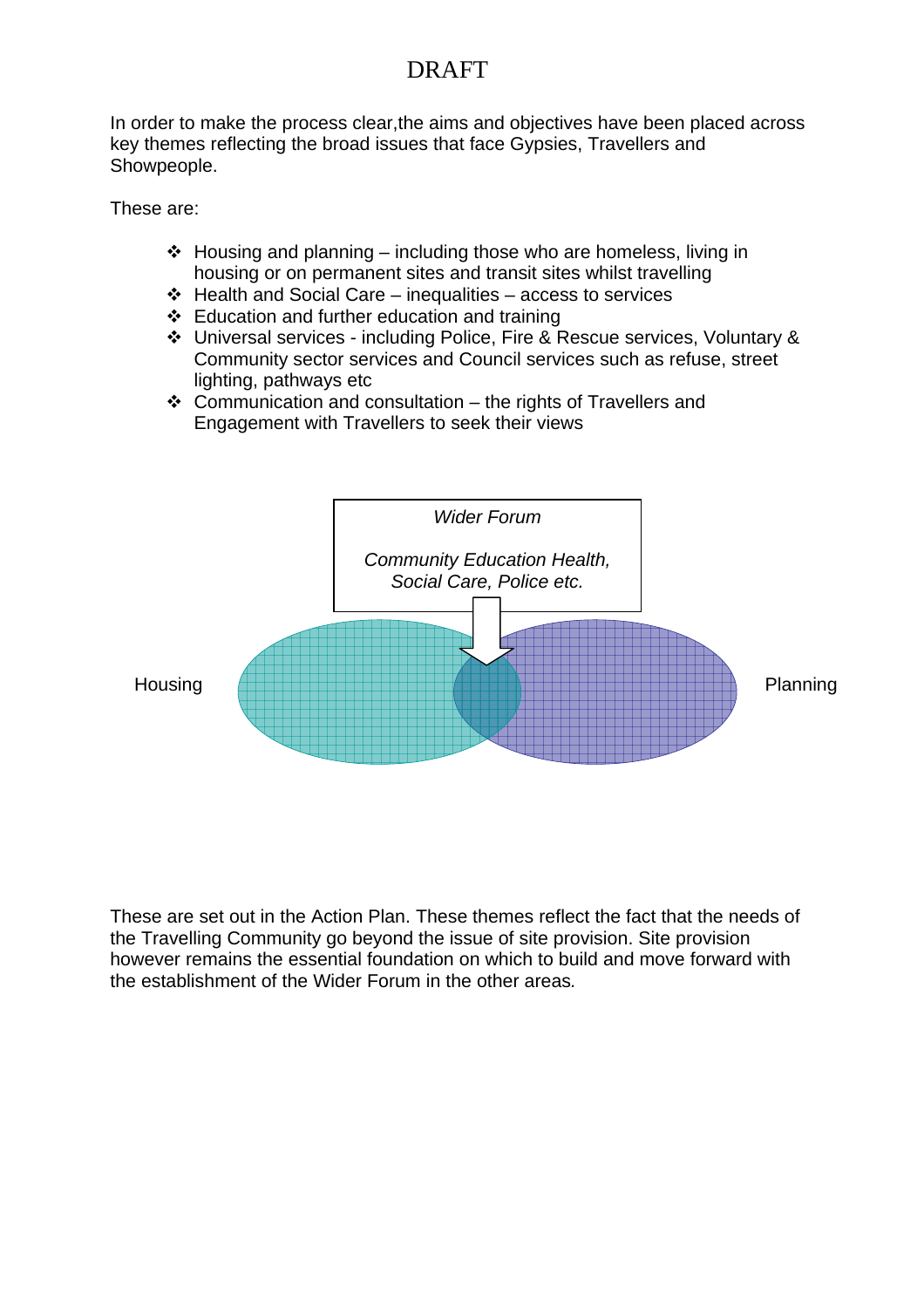## **Objectives:**

*Objectives within the Themes:*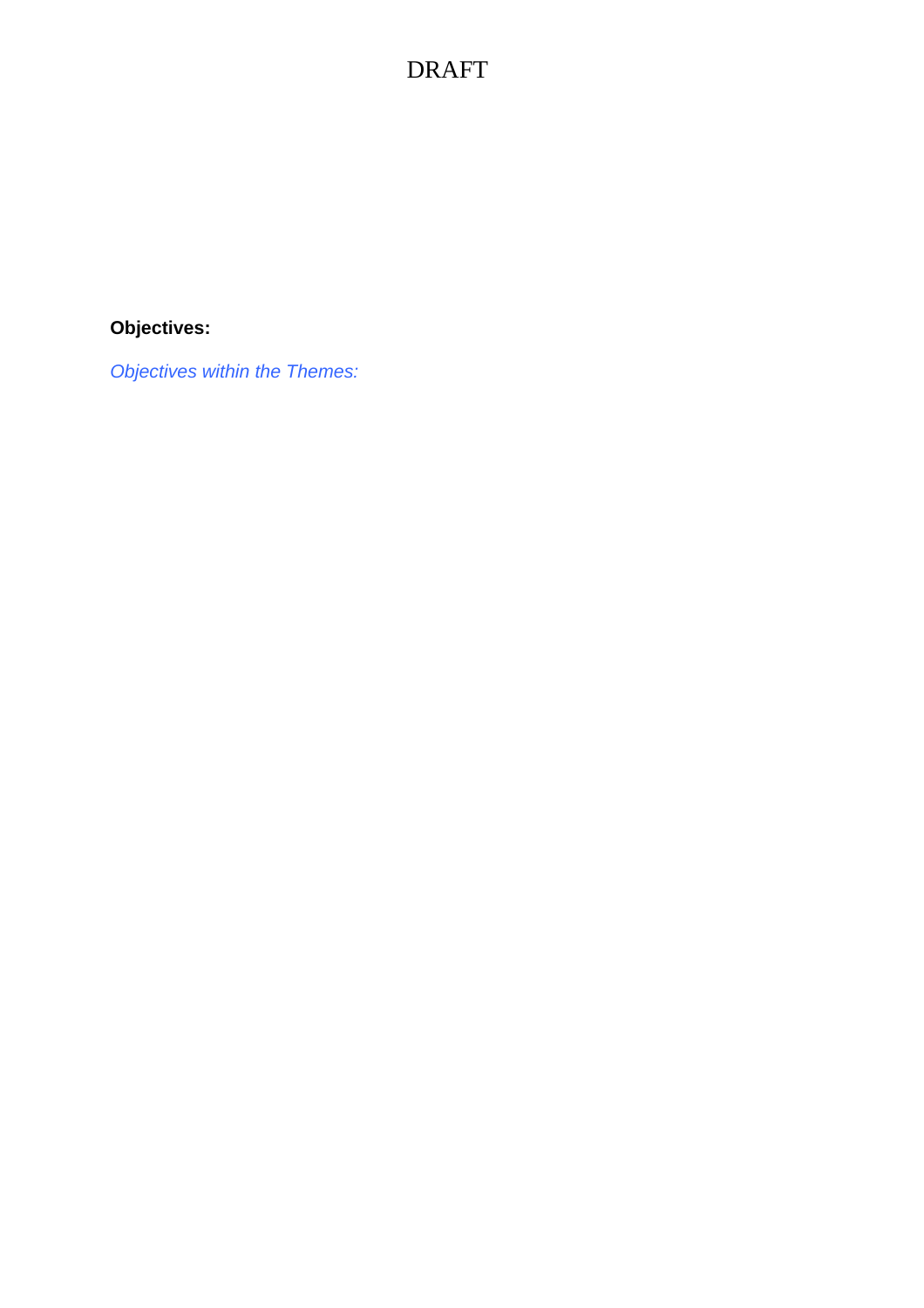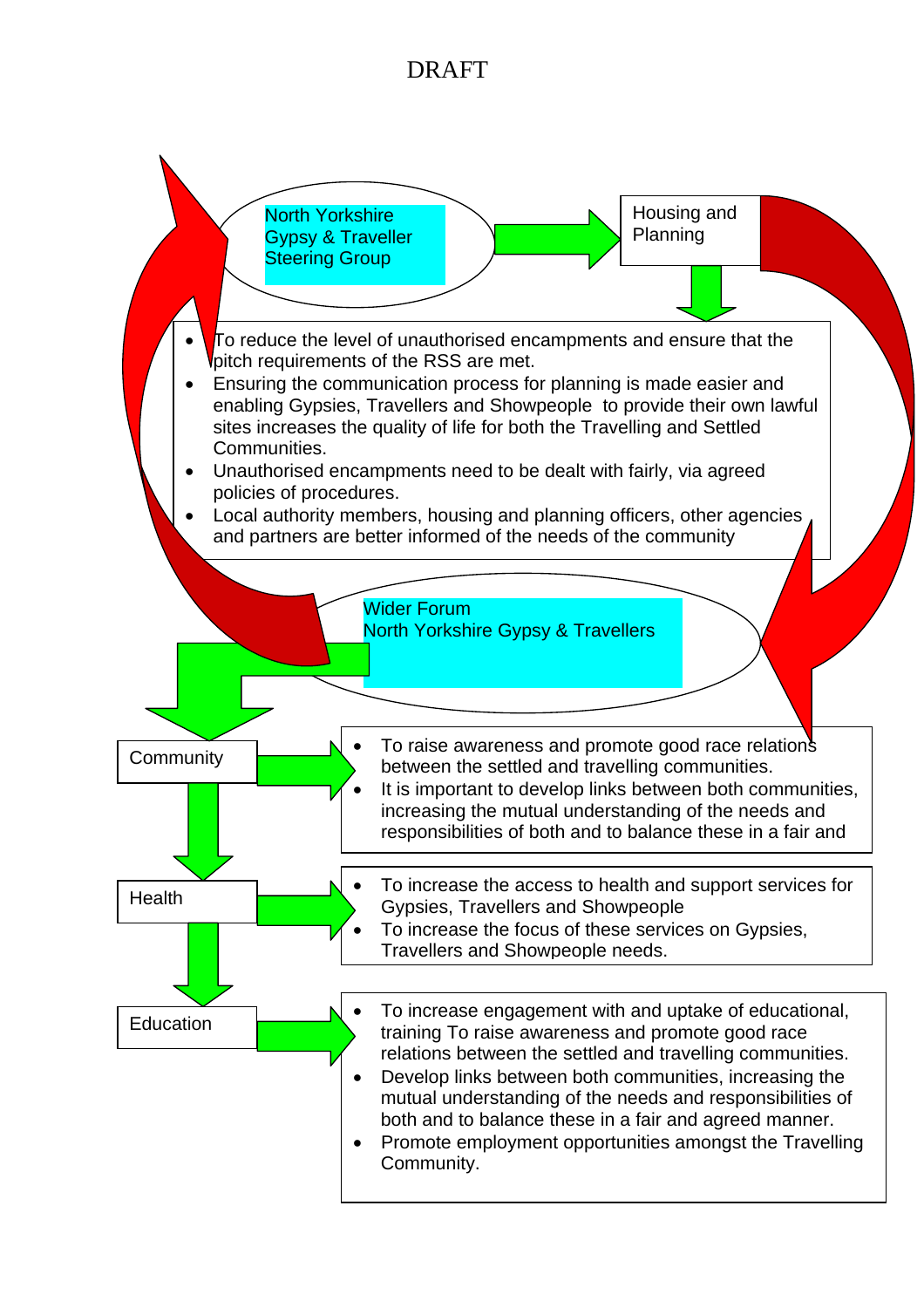#### **3.What Area is covered by this Strategy?**

This strategy covers the North Yorkshire subregion including City of York unitary authority and the district/ borough authorities of Craven, Hambleton, Harrogate, Richmondshire, Ryedale, Scarborough and Selby and North Yorkshire County Council.



**<sup>4.</sup> How will we do this?** 

#### **Key Issues and interventions**

The partnership recognises that there is a need to better understand the needs of Gypsies and Travellers across North Yorkshire and to obtain up-todate knowledge of travelling patterns and Traveller networks. This will help us identify the sites and services that Travellers use throughout York and North Yorkshire with a view to provide better facilities and services in the future.

Research from the Yorkshire and Humber Assembly and Sheffield Hallam identified a sub-regional need for an additional 57 pitches. Further research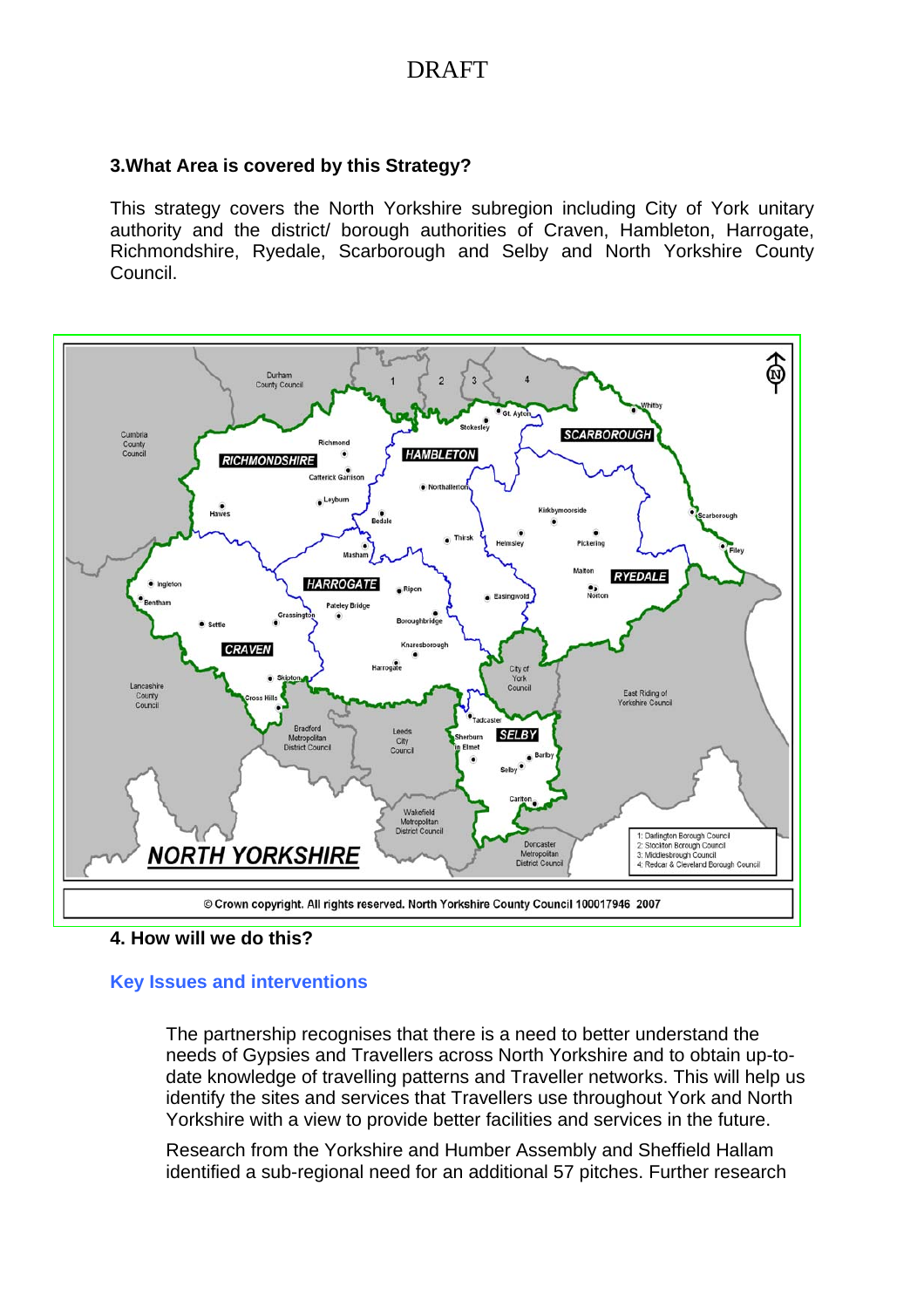commissioned by the sub region in 2007/8 identified a need for 113 additional pitches across North and North Yorkshire. These shortfalls will need to be addressed through emerging LDFs and except in the case of Hambleton which, due to the advancement of its LDF , will need to take on board these findings when determining any future planning applications.

|                  | <b>Existing</b><br><b>Pitch</b> | <b>Current</b> |               | <b>Current</b>   |
|------------------|---------------------------------|----------------|---------------|------------------|
|                  | <b>Supply</b>                   | <b>Need</b>    | <b>Vacant</b> | <b>Shortfall</b> |
| Craven           | 10                              | 17             | 0             |                  |
| <b>Hambleton</b> | 34                              | 61             | 13            | 14               |
| Harrogate        | 40                              | 54             | ი             | 14               |
| <b>Richmond</b>  | 20                              | 23             | ი             | З                |
| <b>Ryedale</b>   | 13                              | 22             | ი             | 9                |
| Scarborough      | 0                               | 3              | 0             | З                |
| <b>Selby</b>     | 24                              | 50             | ი             | 26               |
| York             | 54                              | 90             | ი             | 36               |
| <b>Total</b>     | 195                             | 321            | 13            | 113              |

The table below shows this broken down by individual districts:

Following on from this initial research the sub region has developed a North Yorkshire Gypsy and Traveller Action Plan which will be the tool for ensuring delivery of critical milestones which include the following.

- identify suitable land for the development of new site provision a review local planning policies through the LDF process
- maximize funding opportunities through CLG bidding rounds and regional funding pots.
- consider ways to support Gypsies, Travellers and Showpeople in the planning application process
- the refurbishment or redevelopment of existing sites
- the development of design/amenity benchmark standards for any refurbished or new accommodation
- ensure that new provision conforms to the emerging site design and layout guidance
- make existing site provision fit for purpose
- develop transit or temporary stop-over provision
- tackle inequality in access to services
- raise awareness and tackle prejudice and discrimination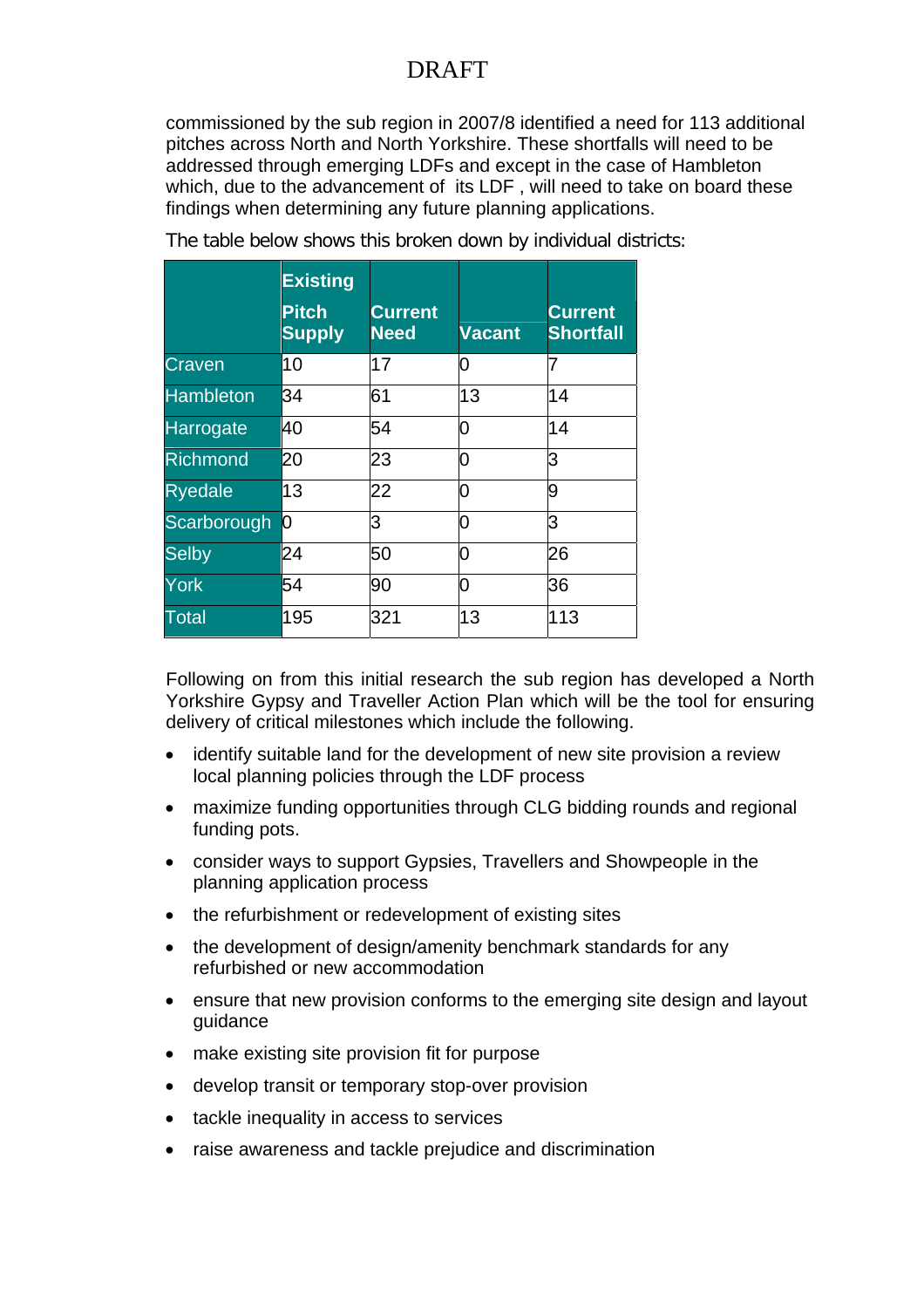• Development of consistent policies and procedures across the sub-region for Gypsy and Traveller households presenting as homeless, etc and consistent approaches to evictions and dealing with unauthorised encampments

By putting in place the North Yorkshire Gypsy and Travellers Strategy, through joint working, members of the Gypsy. Traveller and Showpeople community and officers from local housing, the community, health and education, will be able to deliver and meet the needs of the Travelling Community:

### **Showpeople:**

This summarises the key findings of the Showpeoples Research commissioned by the North Yorkshire Strategic Housing Partnership Board in 2009.

### **The research was commissioned to:**

- Build upon the initial findings of the accommodation assessment and the 62 interviews carried out with Showmen;
- Review the travelling patterns of Showmen within North Yorkshire;
- Consider the particular pitch requirements of Showmen by local authority district;
- Review the facilities required, including pitch size;
- Enable further consultation with the Showmen's Guild on accommodation requirements.

Fieldwork interviews were held with both Northern England and Yorkshire section Showmens Guild members in July and August at fairs at Harrogate and Hartlepool. Additional questionnaires were distributed and returned directly to Arc4 or to the Gypsy & Traveller Officer Lewis Stokes. An additional meeting was held at the Showmens Guild (Yorkshire section) offices in Drighlington which was well attended by committee members and other Showmen.

### **Results**

Results confirmed changing work patterns coupled with a desire to provide a more permanent home base. Unlike other Travellers, Showmen travel predominantly for economic reasons, preferring to retain a permanent home base where family members can live all year round, work, attend school and be part of their local community. All the Showmen that were interviewed and/or completed questionnaires had a working and living connection with the sub-region.

- At least 34 individual fairs are held in North Yorkshire accounting for over 40% of the year
- 96.1% of Showmen travel for economic purposes only
- In terms of Gross Value Added (GVA) to the economy, fairs and amusement park activities yielded £19,764,000 across the North East (£4,943,000) and Yorkshire and Humberside (£14,821,000) during 2007. (ONS Regional Annual Business Inquiry data 2007)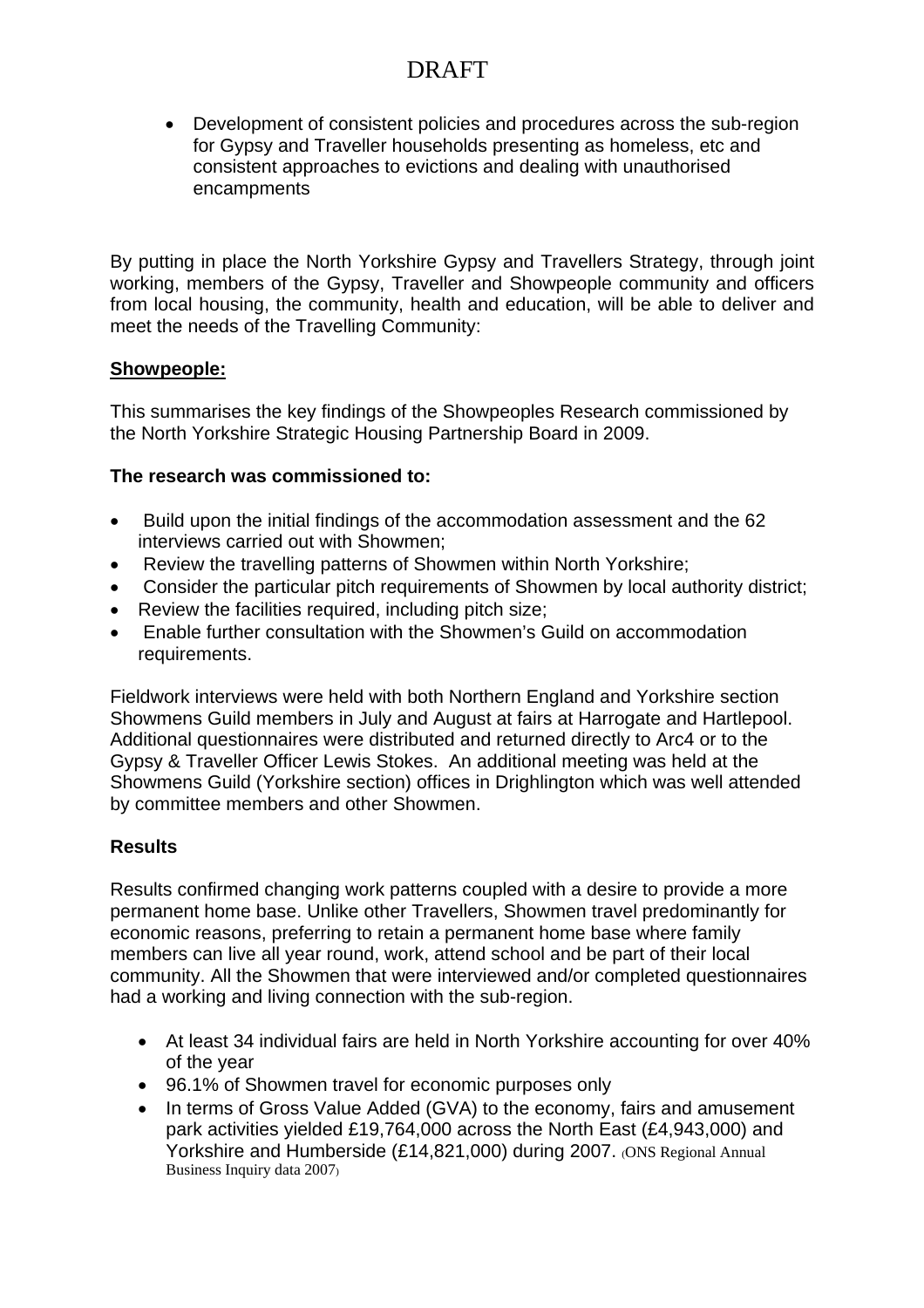- 38.5% of Showmen are living in overcrowded accommodation in adjacent local authority areas due to the lack of provision in North Yorks.
- 69.5% of Showmen would purchase and develop their own land at their own cost if they could get planning permission
- 70.5% of Showmens travelling problems were caused by lack of stopping places/sites
- Only one interviewee had any security of tenure on their site
- $\bullet$  Ideal yard size for an extended family being  $0.5 1.0$  acre
- GTAA survey findings reveal that of those Showmen who have applied for planning permission, 77.3% have been unsuccessful, compared to 22.7% who have had a more positive experience of the process.

### **Pitch Provision requirements**

• A shortage of 54 plots identified.

Potential Distribution of New Permanent sites

| <b>New Permanent Site</b><br><b>Locations</b> | % Preferences | No.<br><b>Plots</b> |
|-----------------------------------------------|---------------|---------------------|
| York                                          | 23.3          | 13                  |
| Hambleton                                     | 19.4          | 11                  |
| Selby                                         | 18.4          | 10                  |
| Harrogate                                     | 17.5          | 9                   |
| Richmondshire                                 | 9.7           | 5                   |
| Craven                                        | 6.8           | 4                   |
| Ryedale                                       | 3.9           | 2                   |
| Scarborough                                   | 1.0           | 0                   |
| Total                                         | 100.0         | 54                  |

- The parameters identified provide a guide as to the potential capacity of sites identified to meet need, as well as clearly setting a ceiling in terms of maximum site size (to accommodate no more than 12 households on one site).
- New yards should have the capacity to provide temporary pulling places as well as permanent plots, and be accessible to major road networks and local facilities.
- New permanent provision should deliver sustainable yards capable of accommodating household growth and should be optimally an acre in size, this may differ through the site identification.
- The research confirms that the findings are valid for the next ten years.

It was agreed by Board that the findings/issues are delivered by the G&T Steering Group.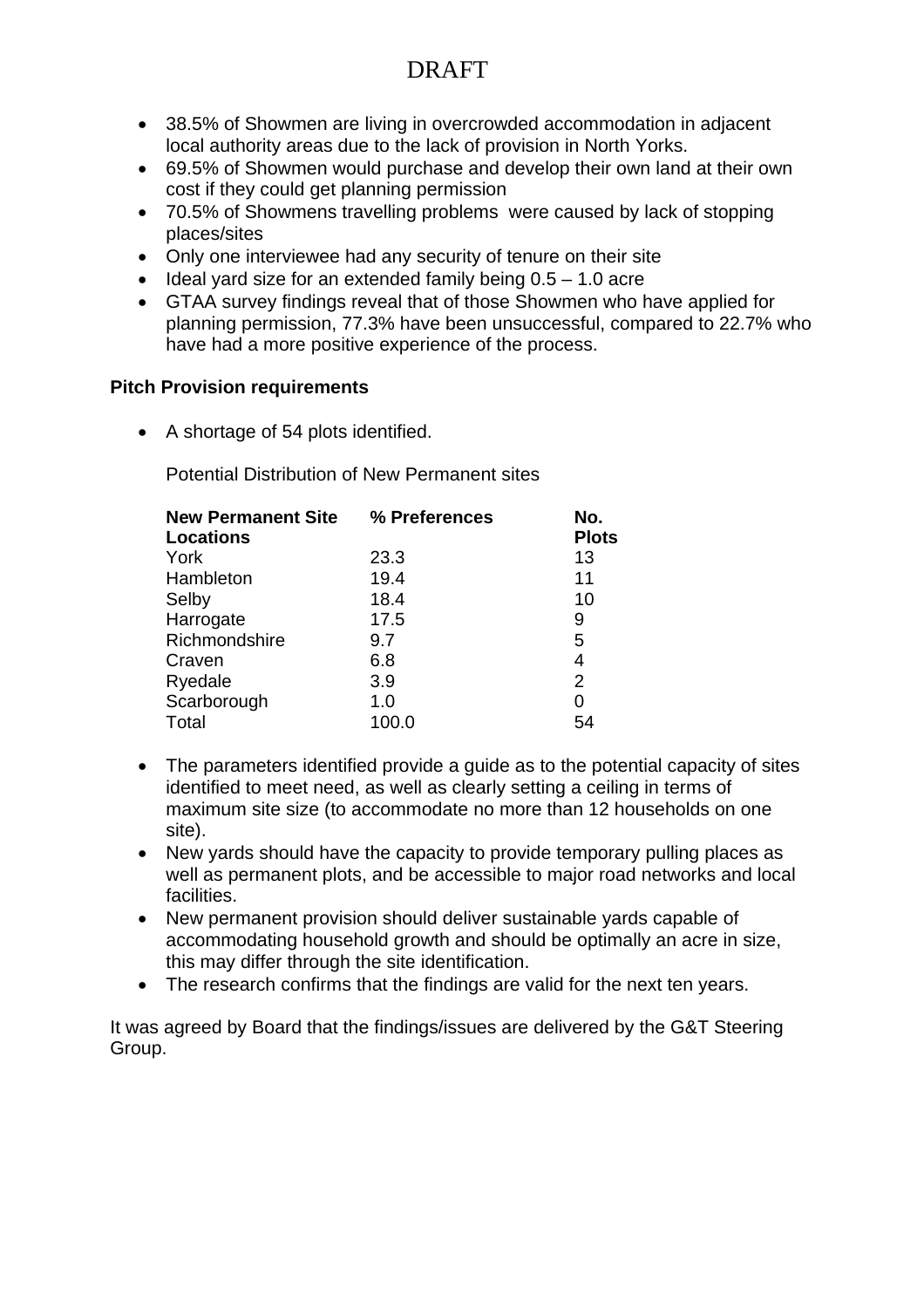### **5. What will be included?**

| <b>Site Provision</b>         | land<br>pitches and<br>Increase<br>$\bullet$<br>sources;<br>Decrease unauthorised sites;<br>$\bullet$<br>Streamline the take up of such<br>sites.                                                                                                                                                                                                                                                                                                                                            |
|-------------------------------|----------------------------------------------------------------------------------------------------------------------------------------------------------------------------------------------------------------------------------------------------------------------------------------------------------------------------------------------------------------------------------------------------------------------------------------------------------------------------------------------|
| <b>Bids</b>                   | Understand the requirements<br>$\bullet$<br>Strategic Housing<br>the<br>for<br><b>Board budget</b><br>$\bullet$ HCA – G&T site grant                                                                                                                                                                                                                                                                                                                                                         |
| <b>Choices</b>                | Incorporate innovation in site<br>provision:<br>1. Self Build<br>2. Shared Ownership<br>3. Partnership Working<br>with an RSL                                                                                                                                                                                                                                                                                                                                                                |
| <b>Community and Equality</b> | To better understand the needs of<br>this community:<br>Provide training events for<br><b>Members and Staff:</b><br>Provide public information<br>events;<br>Include G&T community in sub<br>٠<br>regional<br>Community<br>Engagement Strategy and in<br>the<br>Tenant<br>Participation<br>Strategy                                                                                                                                                                                          |
| <b>NY Wider Forum</b>         | established<br>We<br><b>North</b><br>have<br>a<br>Yorkshire Wider Forum and work is<br>progressing to establish an Executive<br>Group who will cover Health and<br>Welfare in the Community<br>and<br>incorporate:<br>Work with the PCT<br>■ Fire and Rescue<br><b>Education</b><br>• Social Issues<br>The North Yorkshire G&T Steering<br>Group will feed into this Wider Forum<br>and will also receive feedback from<br>them on the above issues.<br>This process will improve access for |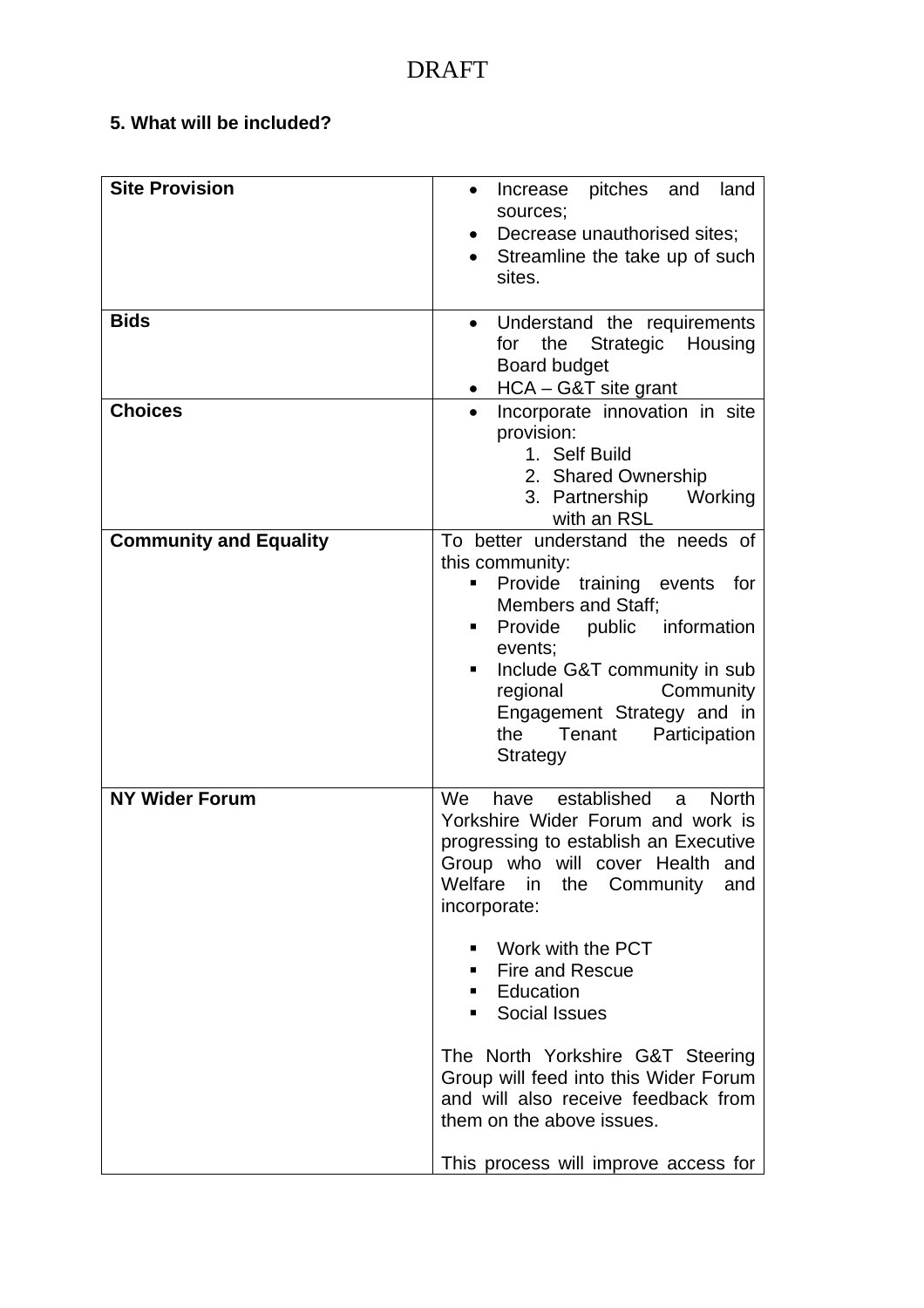|                                      | the travelling community to services<br>and better understand their needs so<br>that they can participate<br>more<br>effectively.       |
|--------------------------------------|-----------------------------------------------------------------------------------------------------------------------------------------|
| <b>NY Steering Group Action Plan</b> | We will ensure the Action Plan is<br>enforced and that it is robust to be<br>able to accommodate future changes<br>and improvements.    |
|                                      | addition the<br>policies<br>In.<br>and<br>procedures will take into account the<br>needs of both staff and the travelling<br>community. |

It is a priority of the North Yorkshire authorities to produce a sub-regional strategy to meet the needs of Gypsies and Travellers. This will comprise a suite of smaller documents. Work has already commenced on some aspects of this and a Gypsy and Traveller Communication Strategy has been completed completion. Importantly, this includes the development of literature to assist Gypsies and Travellers better understand and navigate the Local Development Frameworth and District Council planning processes, thereby hopefully reducing the costs and tensions caused through Enforcement Action.

### **A. North Yorkshire Communication Strategy:**

 **Improving existing sub regional networks and access to Council officers** 

**North Yorkshire are in the process of establishing an exclusive web page for Gypsies, Travellers and Showpeople which is due to go live in May . This can be used by the Travelling Community, sub regional staff and other stakeholders and partners.** 

### **B. Research:**

- **Caravan Count these continue to take place in January and July annually.**
- **Community consultation has taken place with Yorkshire Planning Aid sub regionally; and**
- **Research has taken place with Sheffield Hallam University and Arc 4**

#### **C. Training: Increasing awareness of Gypsy and Traveller issues**

- **A training event was held in October 2009 for Housing and Planning Staff,**
- **Members training is due in 2010**
- **Training event for officers who undertake the count is due late spring 2010**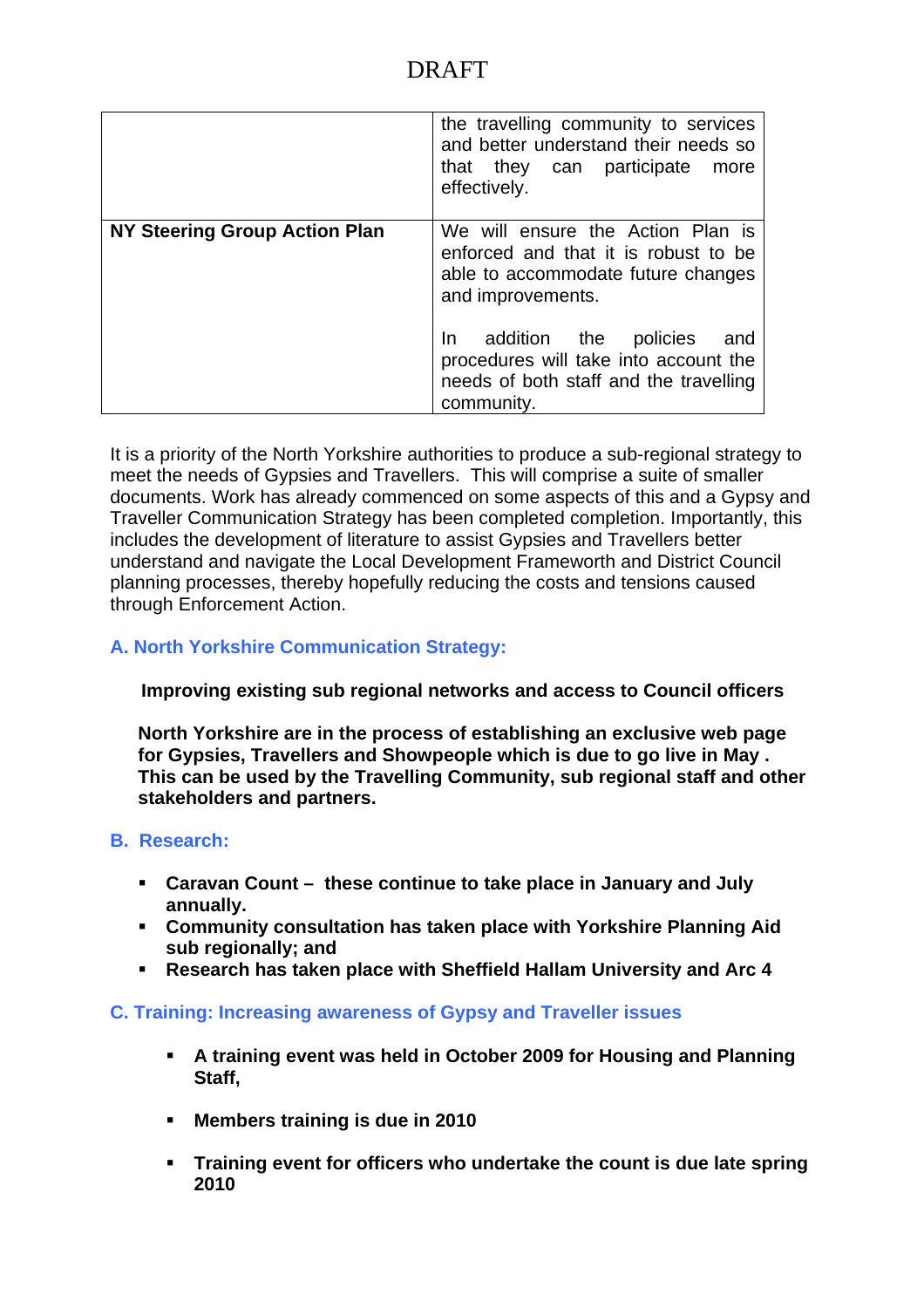- **We have drawn up LEAFLETS for members of the Travelling Community ,**
- **LOBBYING CARDS have been circulated to all Members within North Yorkshire.**

#### **D. Choices and Innovation:**

**Developing innovative and proactive ways of engaging with the Gypsy and Traveller community through more effective partnership working with all stakeholders and ensuring direct consultation data (tenant participation strategy) from the travelling community and research data informs policies and procedures**

#### **E. Council Services**

**Provide better Signposting to Housing, Support and other Council Services for the Gypsy and Traveller Community and, where appropriate, a summary explanation of their role (see Appendix D)** 

#### **F. Legislation, Policy and Strategy:**

**Increase awareness of legislation, and strengthen links to other strategies and policies that impact on Gypsies and Travellers**  (See Appendix E for a summary of the work undertaken to date)

#### **6. Delivery of the Strategy**

Delivery of the strategy will be the responsibility of the North Yorkshire Gypsy and Traveller Steering Group.

Sign up from local authorities and close working with stakeholders will be critical to its success.

#### **7. Review of the Strategy**

It is recommended that the strategy is reviewed on an annual basis.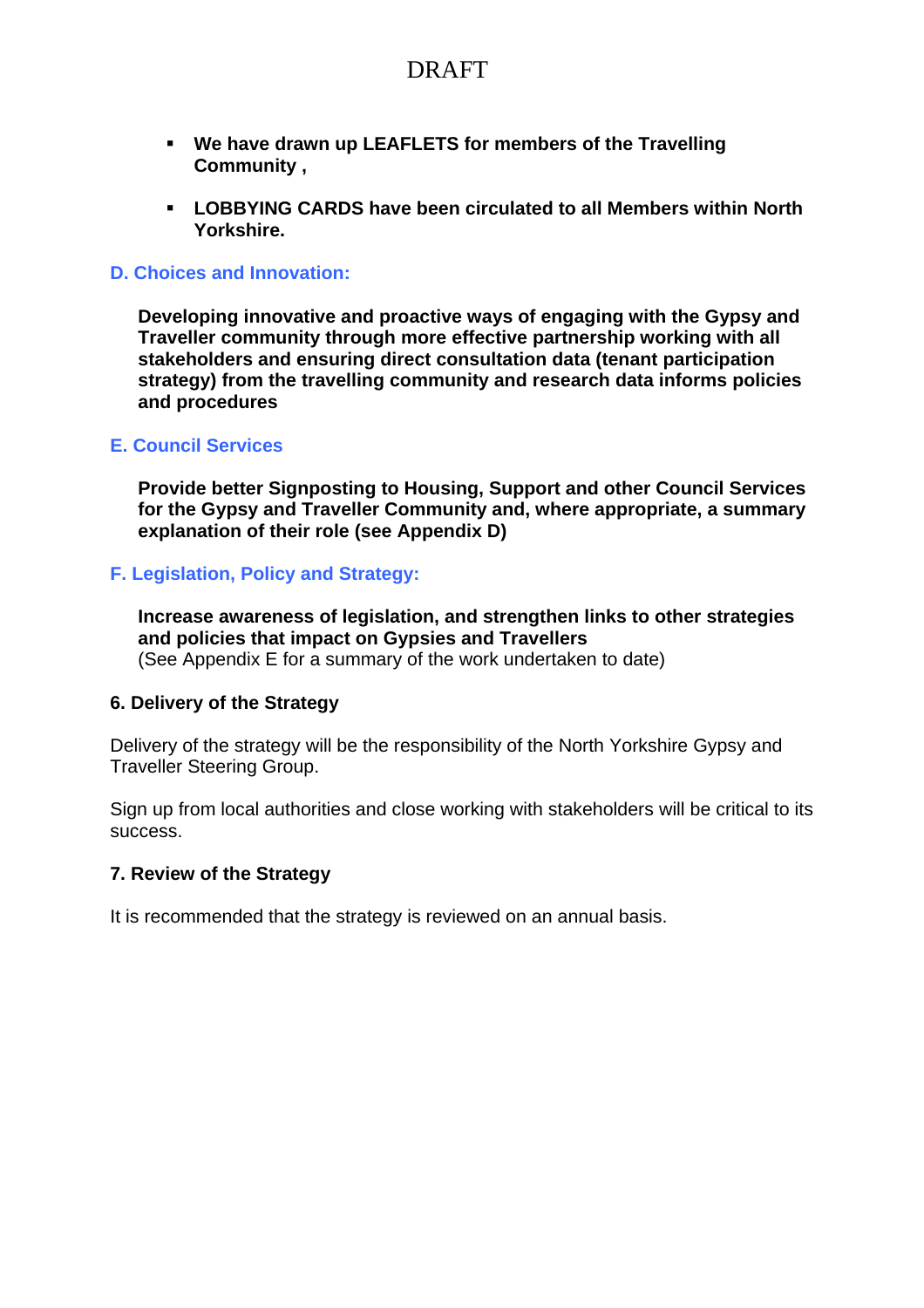**Appendix A – Contact Details for North Yorkshire and City of York Council Officers`can be found in the Gypsy and Traveller Communication Strategy on North Yorkshire Website @ northyorkshire.gov.uk/(insert web address).** 

#### **General queries**

Lewis Stokes Gypsy & Traveller Officer Hambleton District Council Tel: 01609 767295 (direct line) Mobile: 07545 422354 Lewis.stokes@hambleton.gov.uk

**Appendix B: Other Agencies**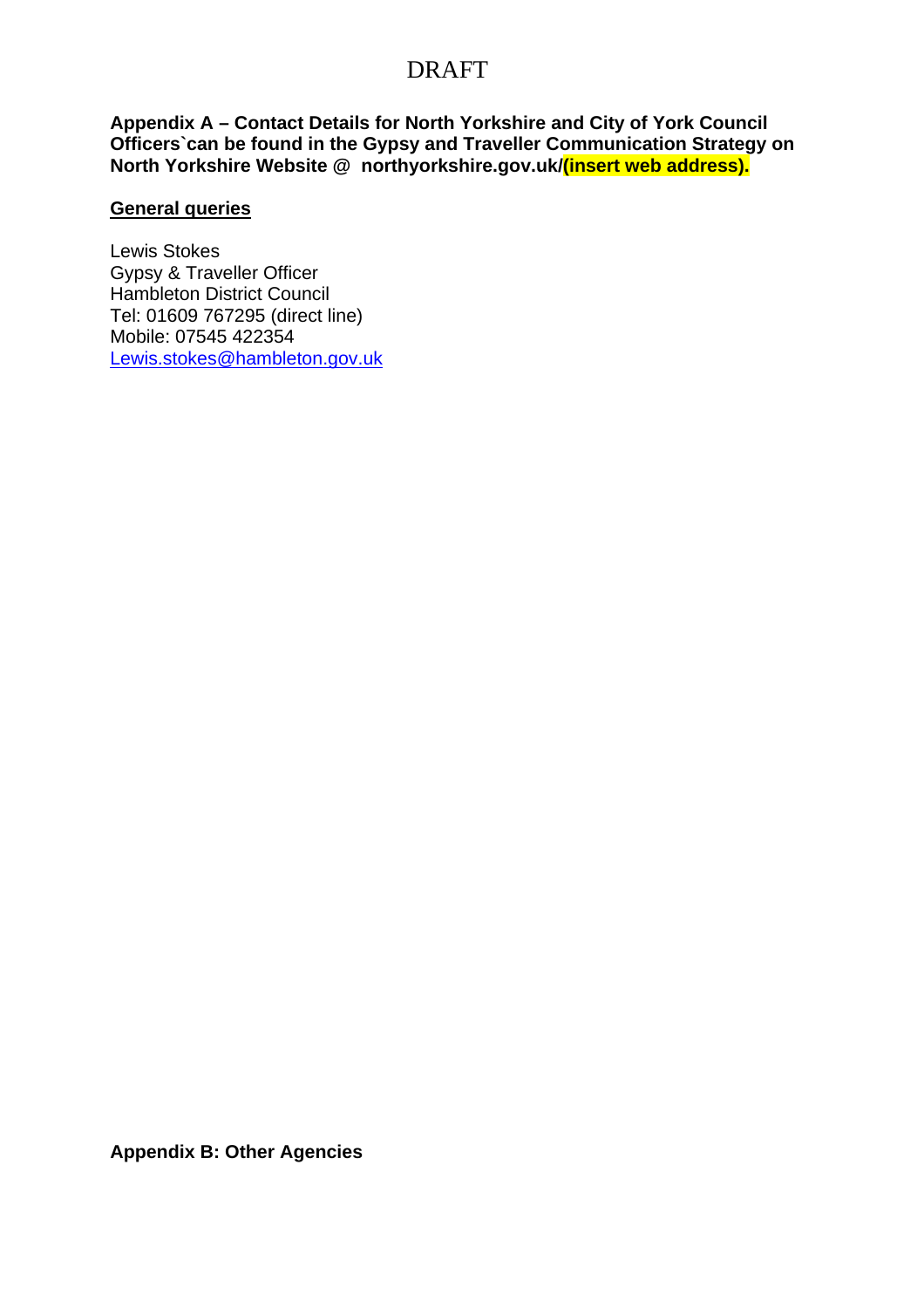Below are the details of contacts at agencies outside the Council who may be contacted to get advice on specific issues.

| Organisation             | <b>Environment Agency</b>                                                                                                                                                      |
|--------------------------|--------------------------------------------------------------------------------------------------------------------------------------------------------------------------------|
| Name                     | Mr P Stevenson/Ms S Goode                                                                                                                                                      |
| What do they do?         | Assist in defining Flood Zone bands, where<br>certain types of development (including<br>allocating land for new G+T sites) would be<br>inappropriate.                         |
| Why do we contact them?  | As above.                                                                                                                                                                      |
| When do we contact them? | As statutory consultees throughout the<br>plan making process.                                                                                                                 |
| Contact details          | peter.stevenson@environment-<br>agency.gov.uk<br>suzie.goode@environment-agency.gov.uk<br>Coverdale House, Aviator Court<br>Amy Johnson Way<br><b>Clifton Moor</b><br>YO30 4GZ |

| Organisation             | <b>Friends, Families &amp; Travellers</b> |
|--------------------------|-------------------------------------------|
| Name                     | Mr S Staines                              |
| What do they do?         | Influence scope of Planning               |
|                          | Policy/allocation of sites.               |
| Why do we contact them?  | As above.                                 |
| When do we contact them? | As formal consultees on all emerging      |
|                          | Development Plan Documents.               |
| Contact details          | steve@Gypsy-Traveller.org                 |
|                          | <b>PO Box 223</b>                         |
|                          | Ely                                       |
|                          | Cambridgeshire                            |
|                          | CB79BA                                    |

| Organisation             | <b>North Yorkshire Police</b>                                                                                                                                          |
|--------------------------|------------------------------------------------------------------------------------------------------------------------------------------------------------------------|
| Team                     | <b>Neighbourhood Policing Teams</b>                                                                                                                                    |
| What do they do?         | Provide support when visiting potentially<br>difficult situations on unauthorised<br>encampments or encampments where acts<br>of crime or disorder have been reported. |
| Why do we contact them?  | To ask for physical support and use of their<br>powers where appropriate.                                                                                              |
| When do we contact them? | When an encampment has been risk<br>assessed as presenting a risk to safety.                                                                                           |
| Contact details          | 0845 60 60 247                                                                                                                                                         |

| <b>Organisation</b> | <b>York Travellers Trust</b> |
|---------------------|------------------------------|
| <b>Name</b>         | <b>Christine Shepherd</b>    |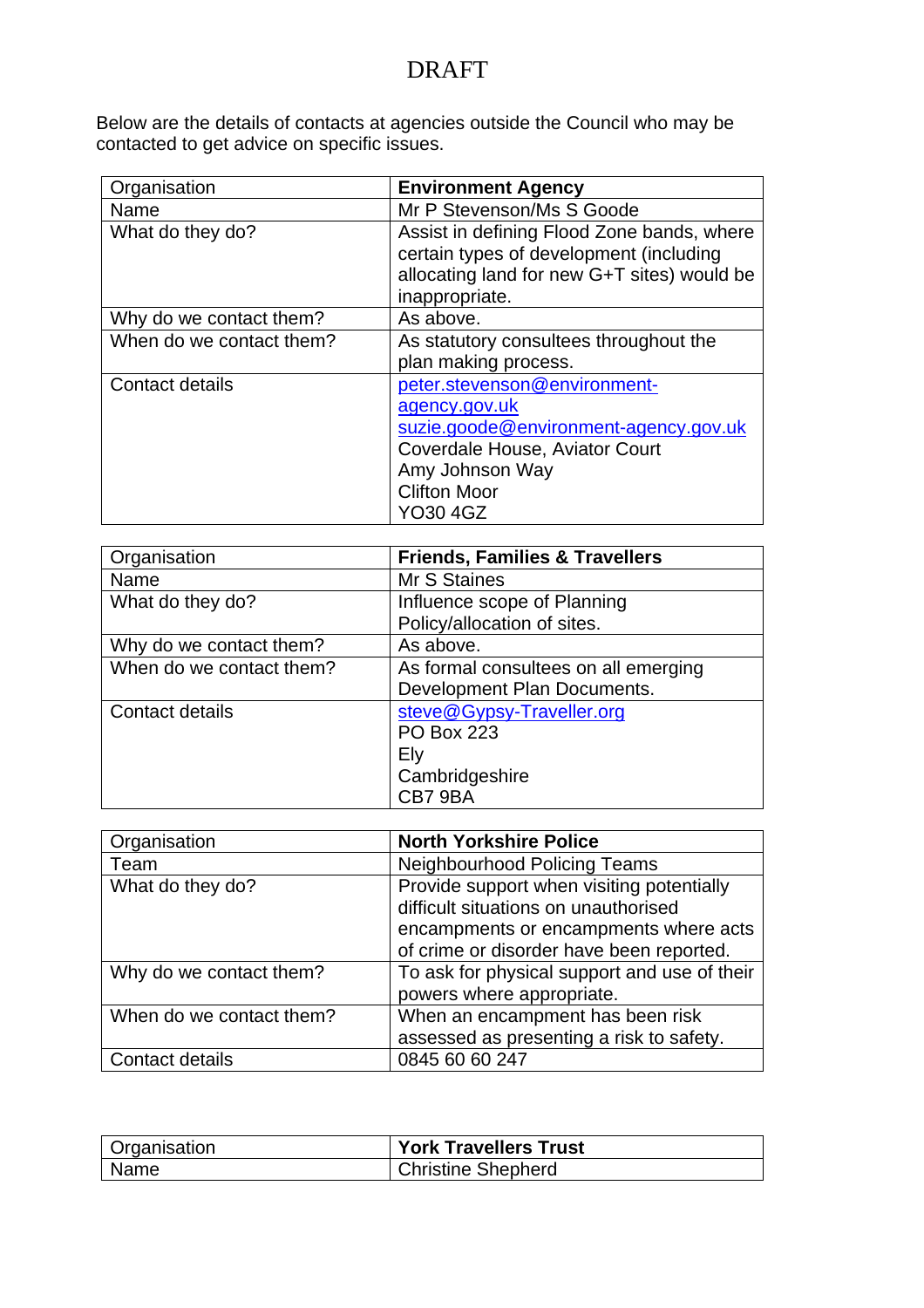| What do they do?         | Voluntary sector organisation providing<br>informal support and advocacy for Gypsy<br>and Traveller households. |
|--------------------------|-----------------------------------------------------------------------------------------------------------------|
|                          | Influence scope of Planning                                                                                     |
|                          | Policy/allocation of sites.                                                                                     |
| Why do we contact them?  | As above.                                                                                                       |
| When do we contact them? | As formal consultees on all emerging<br>Development Plan Documents.                                             |
| Contact details          | 24 Falsgrave Crescent                                                                                           |
|                          | Clifton, York                                                                                                   |
|                          | <b>YO30 7AZ.</b>                                                                                                |
|                          | Travellerstrustyork@yahoo.co.uk                                                                                 |

| Organisation             | <b>Yorkshire Planning Aid</b>             |
|--------------------------|-------------------------------------------|
| What do they do?         | They provide free advice and support to   |
|                          | the Travelling Community by providing     |
|                          | assistance with planning applications and |
|                          | the Local Authorities consultation and    |
|                          | research with the Travelling Community.   |
| Why do we contact them?  | The                                       |
| When do we contact them? |                                           |
| Contact details          | Mike Dando                                |
|                          | 32 The Calls                              |
|                          | Leeds LS2 7EW                             |
|                          | 0113 204 2460                             |
|                          |                                           |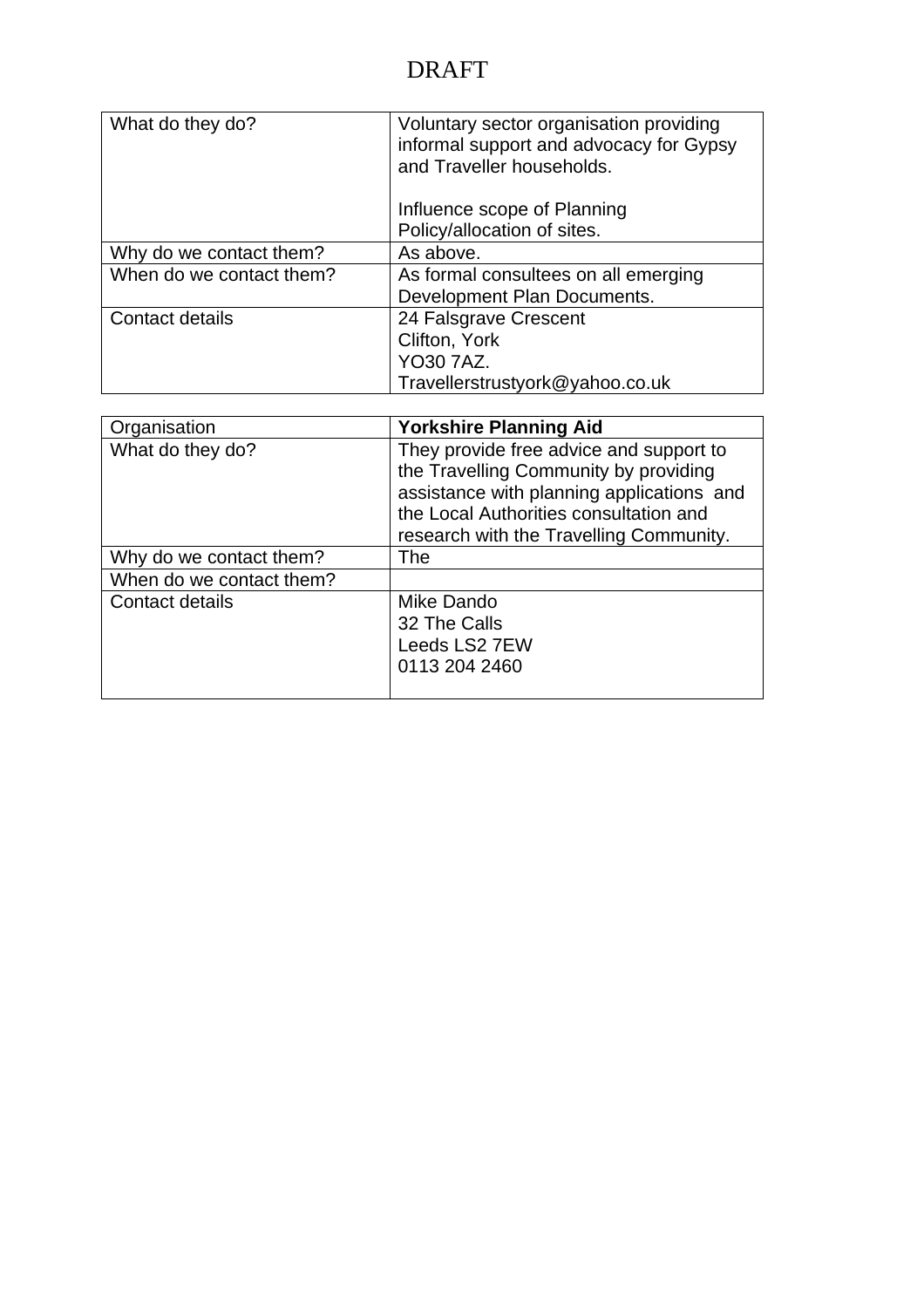### **Appendix C- Key Messages**

#### General Legislative Duties

The Planning and Compulsory Purchase Act 2004 legislates to:

- o significantly increase the number of Gypsy and Traveller sites in appropriate locations with planning permission,
- o allocate sites in emerging Local Development Frameworks,
- o reduce the number of unauthorised encampments or developments,
- o highlight the importance of assessing site needs at regional/subregional level.

The Planning Act places emphasis on early consultation between local authorities and the communities they serve. In the case of Gypsies and Travellers, such early engagement should help in the identification of suitably located sites and a reduction in unauthorised encampments and developments.

Circular 01/2006 - Planning for Gypsy and Traveller Sites - states that local authority planning departments must "…create and support sustainable, respectful and inclusive communities where Gypsies and Travellers have fair access to suitable accommodation, education, health and welfare provision; where there is mutual respect and consideration between all communities for the rights and responsibilities of each community and individual; and where there is respect between individuals and communities towards the environments in which they live and work."

#### The role of Local Development Frameworks in addressing the needs of the Gypsy and Traveller community

Under the Planning Act, all councils have a duty to allocate sufficient land for Gypsy and Traveller accommodation. The need for new pitches is established via a local Gypsy and Traveller Accommodation Assessment, and the council's Local Development Framework (LDF) will identify specific sites to match the pitch numbers required.

The LDF will set out local policy and criteria against which planning applications for new development are assessed. This includes applications for a new Gypsy or Traveller site, or for alterations to an existing site.

Gypsy and Traveller communities are hard to reach groups, and there is duty placed on local authorities to make the planning system open and accessible, as for all of North Yorkshire and York's diverse communities.

#### Development Control and Enforcement Issues

The function/role of development control in using LDF policy to assess planning applications for new or proposed Gypsy and Traveller sites or further developments on existing sites

The enforcement powers in relation to move on given to local authorities to act where Gypsies and Travellers occupy a site they own but do not have planning permission to be there, or where Gypsies and Travellers have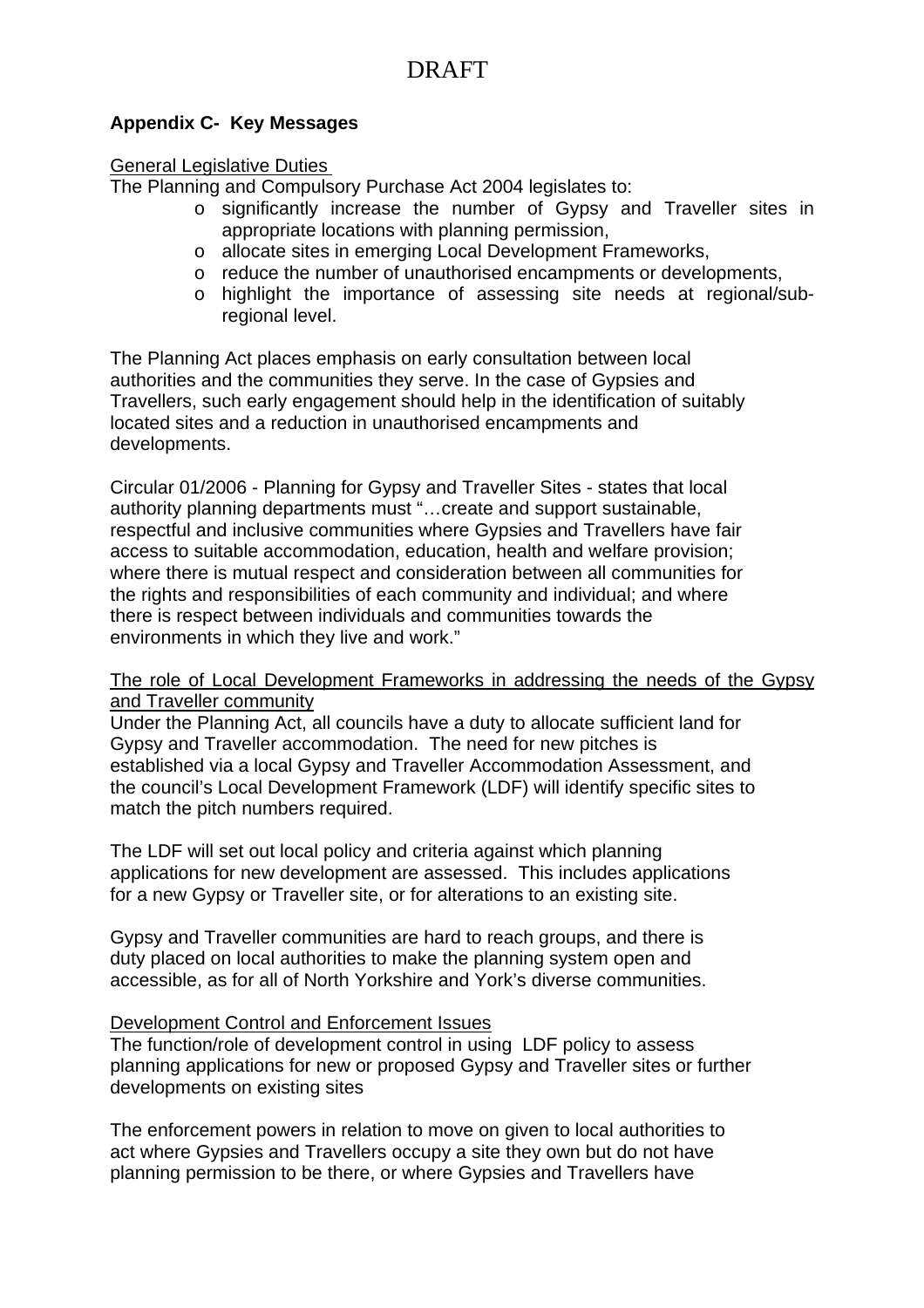consent from the owner to occupy the land but the development does not have planning permission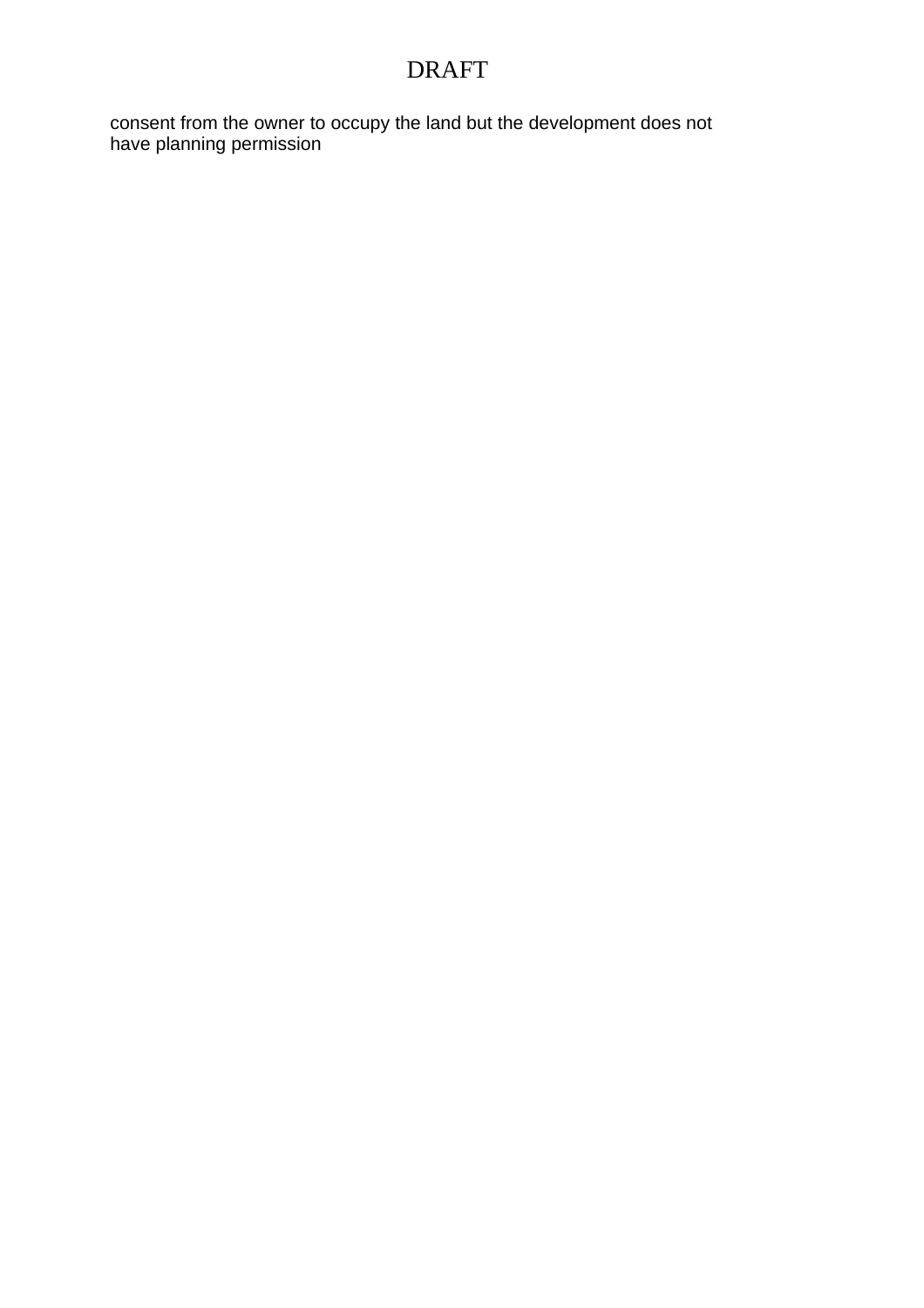### **Appendix D- Summary of Housing and Support and other Council Services**

When City of York Council and Ryedale District Council own Traveller sites, these are managed by Housing Services. When North Yorkshire County Council own Traveller sites, these are managed under contract or licence by other people.

### **Other Council Services**

There are many more council departments across the sub region that may work with the services mentioned in this section. These include:

Street Environment Service Traveller Education Support Service Supporting People – commissioning of housing support. Housing Benefits – assessment of any rent entitlement. Children and Families (Social Services) Schools or other educational establishments Adult & Community Services (North Yorkhire) Social Services (City of York) Learning Disabilities Team Libraries Arts Team Health and Safety Team Neighbourhood Services (repairs) Environmental Health and Protection Animal Welfare Services Legal Services **Highways** Network Management Parking Services Building Control Neighbourhood Pride Unit Drainage and Pest Control Trading Standards

There are other external organisations or businesses that we may have contact with from time to time such as local businesses, trades people or contractors, when issues arise on Travellers' sites, or the Post Office regarding postal delivery to the sites.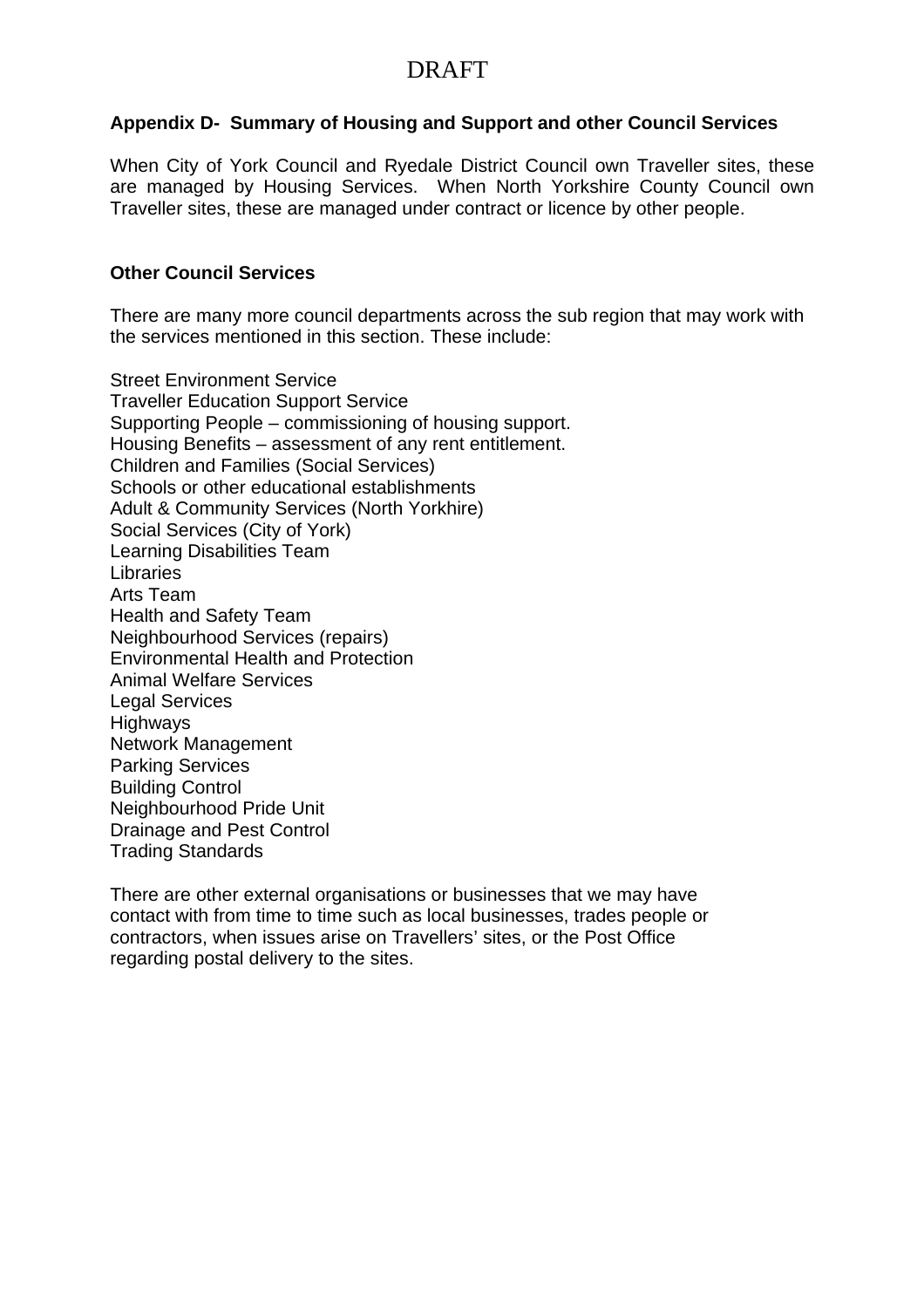### **Appendix E- Links to Legislation and other Strategies and Policies**

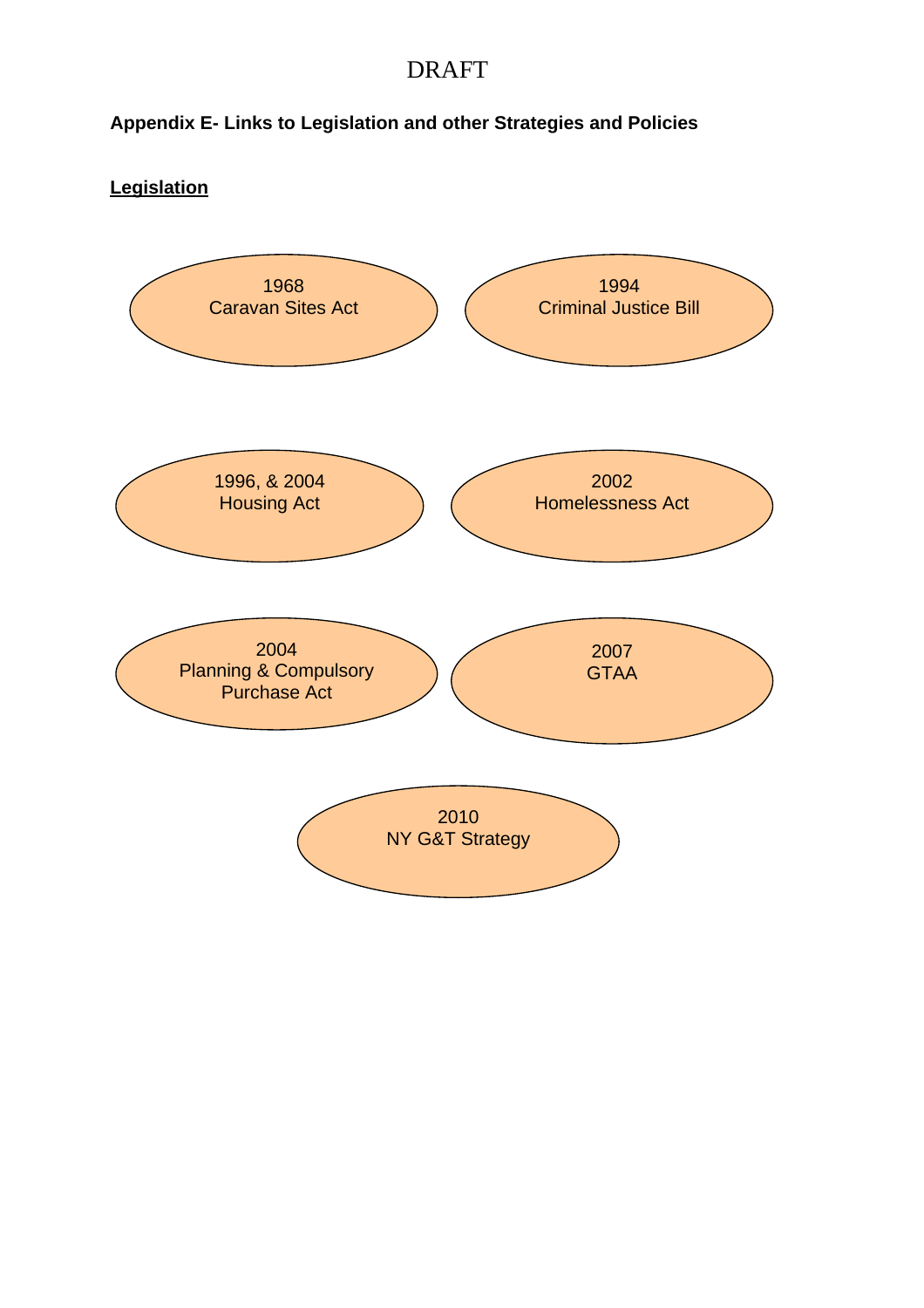Work is currently being undertaken in relation to Gypsies and Travellers in order to assess the need and provision of sites in the sub-region. Below are some of the document that are complete and available. If you would like further details on any of these, please contact the people below.

| Report                                                       | <b>Gypsy and Traveller Accommodation Needs</b><br><b>Assessment</b>                                                                                                                                                                                                                                                                                                                                                                                                                   |
|--------------------------------------------------------------|---------------------------------------------------------------------------------------------------------------------------------------------------------------------------------------------------------------------------------------------------------------------------------------------------------------------------------------------------------------------------------------------------------------------------------------------------------------------------------------|
|                                                              | The sub-regional Gypsy and Traveller Accommodation<br>Needs Assessment was commissioned during 2007<br>following regional based research, carried out by<br>Sheffield Hallam University. Information on housing<br>needs is required by Local Authorities to incorporate<br>into Housing and Homeless Strategies and Local<br>Development Frameworks. The provision of Gypsy<br>and Traveller accommodation contributes towards<br>targets for affordable homes.                      |
| Relevance to<br>Gypsies and<br><b>Travellers</b>             | The current shortfall of pitches for Gypsies and<br>Travellers in the sub-region is 113. Without sufficient<br>pitches to meet demand Gypsies and Travellers are<br>either homeless and living on unauthorised<br>encampments or developments, or on the roadside<br>with little access to essential services. There is a legal<br>requirement through Regional Spatial Strategy and<br>Local Development Framework to meet the demand<br>for new sites identified in the Assessment. |
| Who to contact for<br>more information on<br>the Assessment. | Sharon Brown, Strategy & Enabling Manager Housing<br>Services, 01904 554198, sharon.brown@york.gov.uk                                                                                                                                                                                                                                                                                                                                                                                 |

| Strategy               | <b>Supporting People Strategy</b>                |
|------------------------|--------------------------------------------------|
| Relevance to           | Commissioning body for all housing support -     |
| Gypsies and            | including Travellers service                     |
| <b>Travellers</b>      |                                                  |
| Who to contact for     | currently via Temporary Accommodation Team       |
| more information on    | Becky Ward, Service Manager Homelessness         |
| this Strategy (City of | 01904 554040 becky.ward@york.gov.uk              |
| York)                  |                                                  |
| Who to contact for     | Gill Warner, Supporting People Strategy & Policy |
| more information on    | Manager, North Yorkshire County Council, 01609   |
| this Strategy          | 536903                                           |
| (NYCC)                 | gill.warner@northyorks.gov.uk                    |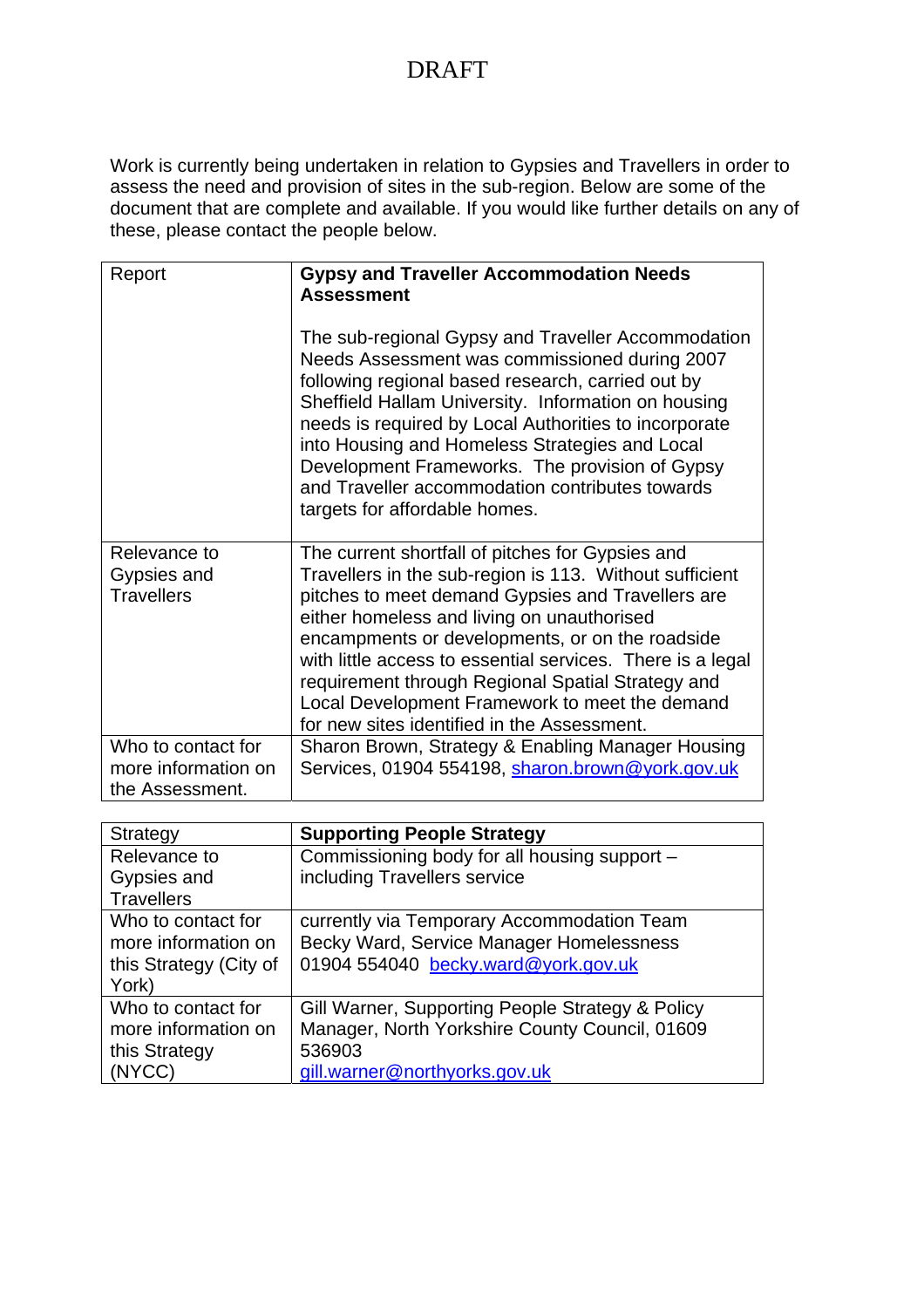| Document            | <b>Sub-regional Gypsy and Traveller Strategy</b>   |
|---------------------|----------------------------------------------------|
| Relevance to        | Produced by the North Yorkshire and York Gypsy and |
| Gypsies and         | Traveller Steering Group and focuses on housing,   |
| Travellers          | community, health and education related matters to |
|                     | address the pitch shortfall and other sub-regional |
|                     | issues.                                            |
| Who to contact for  | Lewis Stokes, Gypsy and Traveller Officer, North   |
| more information on | Yorkshire County Council, 01609 767295             |
| this document       | lewis.stokes@hambleton.gov.uk                      |

| Document            | <b>Sub-regional Gypsy and Traveller Action Plan</b>     |
|---------------------|---------------------------------------------------------|
| Relevance to        | Produced by the North Yorkshire and York Gypsy and      |
| Gypsies and         | Traveller Steering Group and focuses on housing and     |
| Travellers          | planning related matters to address the pitch shortfall |
|                     | and other sub-regional issues.                          |
| Who to contact for  | Lewis Stokes, Gypsy and Traveller Officer, North        |
| more information on | Yorkshire County Council, 01609 767295                  |
| this document       | lewis.stokes@hambleton.gov.uk                           |

| Protocol                                                   | <b>City of York - The Joint Tactical Guide to</b><br><b>Unauthorised Travellers Sites.</b>                                                                                                  |
|------------------------------------------------------------|---------------------------------------------------------------------------------------------------------------------------------------------------------------------------------------------|
| Relevance to<br>Gypsies and<br><b>Travellers</b>           | An agreed protocol, dated 2005, devised between City<br>of York Council Street Environment Service and North<br>Yorkshire Police clarifying Police response to<br>unauthorised encampments. |
| Who to contact for<br>more information on<br>this Strategy | Inspector Lunt, North Yorkshire Police, 0845 60 60 247<br>Jackie Armitage, Environment & enforcement Manager<br>01904 553101. Jackie.armitage@york.gov.uk                                   |

| Protocol                                                   | <b>North Yorkshire Homelessness Strategy</b>                                                                                                                                                                      |
|------------------------------------------------------------|-------------------------------------------------------------------------------------------------------------------------------------------------------------------------------------------------------------------|
| Relevance to<br>Gypsies and<br><b>Travellers</b>           | This strategy sets out the way partners throughout<br>North Yorkshire will work together to prevent<br>homelessness and to improve services for the<br>homeless across the whole county over the next 5<br>vears. |
| Who to contact for<br>more information on<br>this Strategy | Available from housing officers listed for each authority<br>in Appendix A.                                                                                                                                       |

| Protocol            | <b>York Homelessness Strategy</b>                        |
|---------------------|----------------------------------------------------------|
| Relevance to        | This strategy sets out the way City of York will work to |
| Gypsies and         | prevent homelessness and to improve services for the     |
| <b>Travellers</b>   | homeless over the next 5 years.                          |
| Who to contact for  | <b>Strategy and Enabling Manager</b>                     |
| more information on | 01904 554198                                             |
| this Strategy       |                                                          |